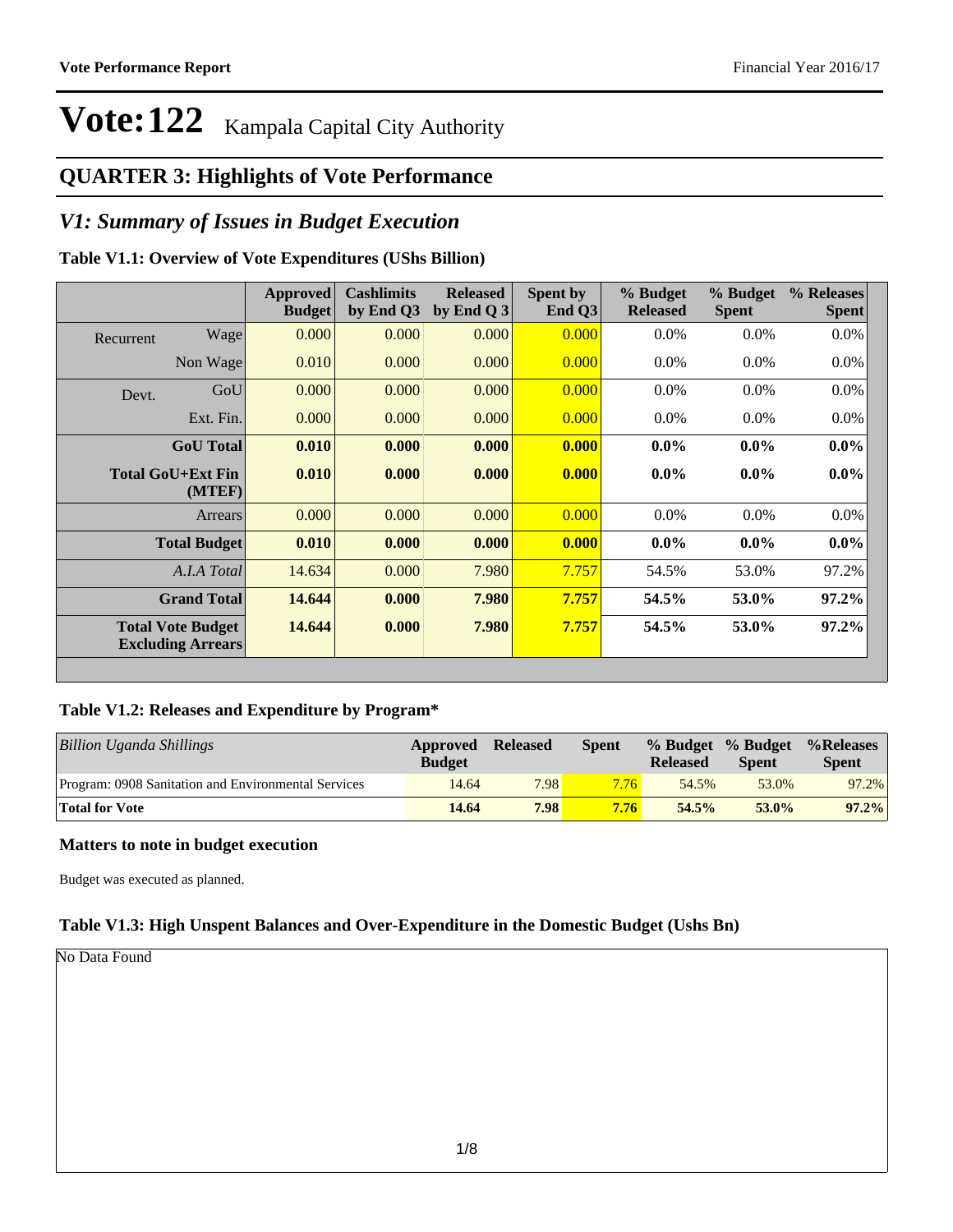### **QUARTER 3: Highlights of Vote Performance**

*(ii) Expenditures in excess of the original approved budget*

### *V2: Performance Highlights*

### **Table V2.1: Key Vote Output Indicators and Expenditures\***

| Vote, Vote Function<br><b>Key Output</b>                     | <b>Approved Budget and</b><br><b>Planned outputs</b> | <b>Cumulative Expenditure</b><br>and Performance |  | <b>Status and Reasons for</b><br>any Variation from Plans |         |
|--------------------------------------------------------------|------------------------------------------------------|--------------------------------------------------|--|-----------------------------------------------------------|---------|
| <b>Programme: 0908 Sanitation and Environmental Services</b> |                                                      |                                                  |  |                                                           |         |
| <b>Program Cost:</b>                                         | UShs $Bn$ :                                          | $0.010$ UShs Bn:                                 |  | $0.000\%$ Budget Spent:                                   | $0.0\%$ |
| <b>Total Cost for Vote:</b>                                  | UShs $Bn$ :                                          | $0.010$ UShs Bn:                                 |  | 0.000 % Budget Spent:                                     | $0.0\%$ |

#### **Performance highlights for the Quarter**

- A total of 117,636 tons of solid waste was collected, transported and disposed at the Landfill. There was a significant decrease in waste collected and taken to the landfill by KCCA whereas the waste collected by the private garbage collectors increased.
- Two thousand, eight hundred and thirty one (2,831) casual workers were engaged in road cleaning, refuse collection, supervisory and clerical work within the city.
- A total of 1,864 premises of domestic and public health importance were inspected and 2,685 people were medically examined.
- UGX 1,910,000 was generated through the garbage and cesspool services. The garbage collection was mainly from private facilities in the five divisions.
- Desilting 5,246m3, Gabion works 120.5m3 around Meat Parkers, Slashing of grass within the channel-36994.88m3
- Planted 10 palm trees around Aga Khan and Container Village
- Mortar Filling- 796.41m2 at Owino, Kisekka, New Taxi park and Container Village
- KCCA has continued to offer free toilet services at 17 points namely: Nateete market (02), new taxi Park (02), Nakasero market (03), Constitutional Square (02), Watoto Church (01), Bombo Road (01) Wandegeya Market (02), Entebbe Road (01), Centenary Park (01) and Nakawa Market (02). An average of 3200 users per day per block and 460,800 people were received at these facilities during the quarter.

### *V3: Details of Releases and Expenditure*

### **Table V3.1: GoU Releases and Expenditure by Output\***

| Billion Uganda Shillings                                  | Approved<br><b>Budget</b> | <b>Released</b> | <b>Spent</b> | $%$ GoU<br><b>Budget</b><br><b>Released</b> | $%$ GoU<br><b>Budget</b><br><b>Spent</b> | $%$ GoU<br><b>Releases</b><br><b>Spent</b> |
|-----------------------------------------------------------|---------------------------|-----------------|--------------|---------------------------------------------|------------------------------------------|--------------------------------------------|
| <b>Program 0908 Sanitation and Environmental Services</b> | 0.01                      | 0.00            | 0.00         | $0.0\%$                                     | $0.0\%$                                  | $0.0\%$                                    |
| <b>Class: Outputs Provided</b>                            | 0.01                      | 0.00            | 0.00         | $0.0\%$                                     | $0.0\%$                                  | $0.0\%$                                    |
| 090801 Policies, Laws and strategy development            | 0.01                      | 0.00            | 0.00         | $0.0\%$                                     | $0.0\%$                                  | $0.0\%$                                    |
| <b>Total for Vote</b>                                     | 0.01                      | 0.00            | 0.00         | $0.0\%$                                     | $0.0\%$                                  | $0.0\%$                                    |

### **Table V3.2: 2016/17 GoU Expenditure by Item**

| <b>Billion Uganda Shillings</b>         | Approved<br><b>Budget</b> | <b>Released</b> | <b>Spent</b>      | $%$ GoU<br><b>Budget</b><br><b>Released</b> | $%$ GoU<br><b>Budget</b><br><b>Spent</b> | $%$ GoU<br><b>Releases</b><br><b>Spent</b> |
|-----------------------------------------|---------------------------|-----------------|-------------------|---------------------------------------------|------------------------------------------|--------------------------------------------|
| Class: Outputs Provided                 | 0.01                      | 0.00            | 0.00 <sub>1</sub> | $0.0\%$                                     | $0.0\%$                                  | $0.0\%$                                    |
| 225001 Consultancy Services- Short term | 2/81                      | 0.00            | 0.00 <sub>l</sub> | 0.0%                                        | 0.0%                                     | $0.0\%$                                    |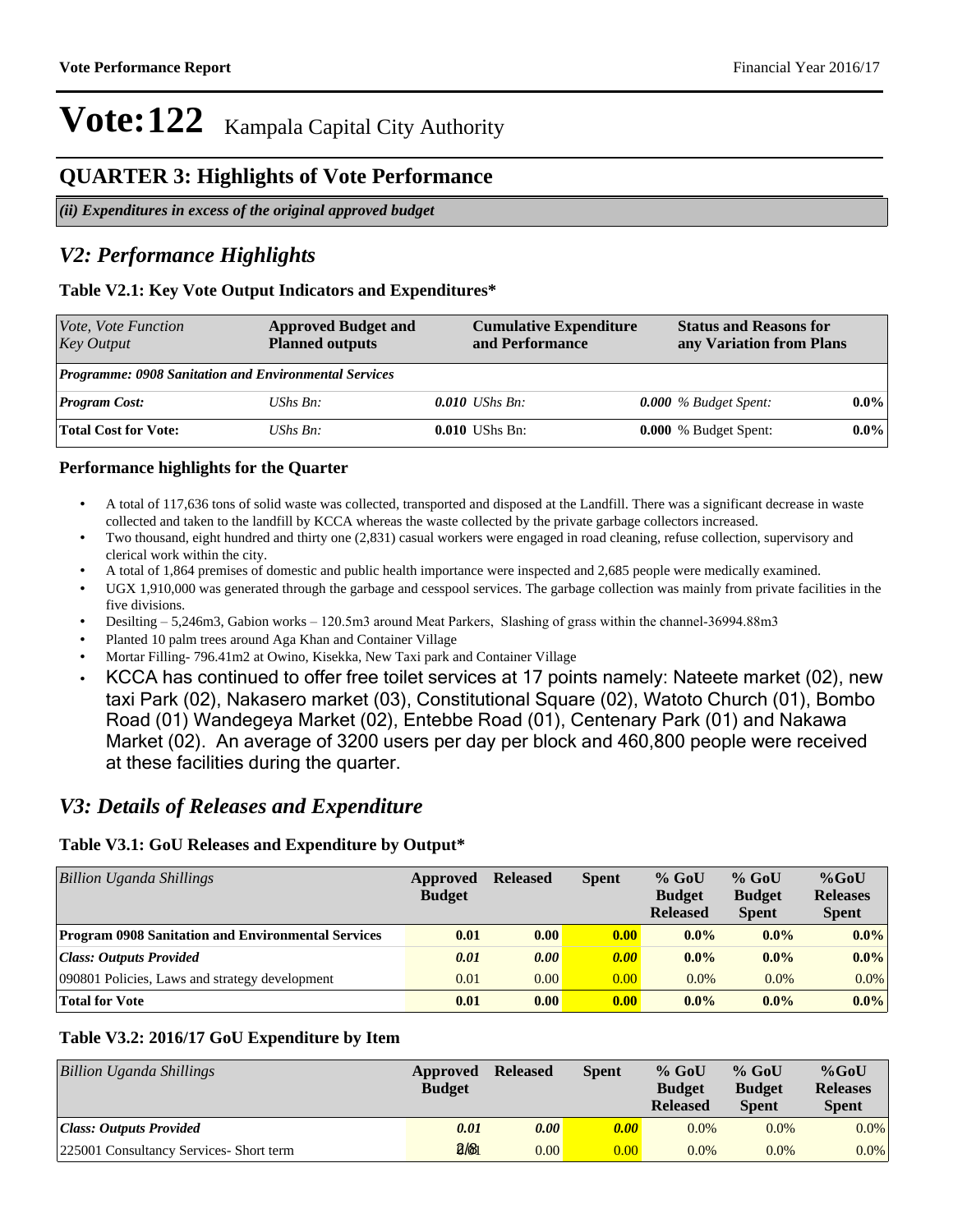## **QUARTER 3: Highlights of Vote Performance**

| m<br><b>Total for</b><br>/ote | $\bf{0.01}$ | 0.00 | nv, | $0.0\%$<br>- - - - | 0.0% | $0.0\%$ |
|-------------------------------|-------------|------|-----|--------------------|------|---------|

### **Table V3.3: GoU Releases and Expenditure by Project and Programme\***

| <b>Billion Uganda Shillings</b>                           | Approved<br><b>Budget</b> | <b>Released</b> | <b>Spent</b>       | $%$ GoU<br><b>Budget</b><br><b>Released</b> | $%$ GoU<br><b>Budget</b><br><b>Spent</b> | $%$ GoU<br><b>Releases</b><br><b>Spent</b> |
|-----------------------------------------------------------|---------------------------|-----------------|--------------------|---------------------------------------------|------------------------------------------|--------------------------------------------|
| <b>Program 0908 Sanitation and Environmental Services</b> | 0.01                      | 0.00            | $\vert 0.00 \vert$ | $0.0\%$                                     | $0.0\%$                                  | $0.0\%$                                    |
| <b>Recurrent SubProgrammes</b>                            |                           |                 |                    |                                             |                                          |                                            |
| 12 Environment                                            | 0.01                      | 0.00            | 0.00               | 0.0%                                        | 0.0%                                     | $0.0\%$                                    |
| <b>Total for Vote</b>                                     | 0.01                      | 0.00            | 0.00               | $0.0\%$                                     | $0.0\%$                                  | $0.0\%$                                    |

**Table V3.4: External Financing Releases and Expenditure by Sub Programme**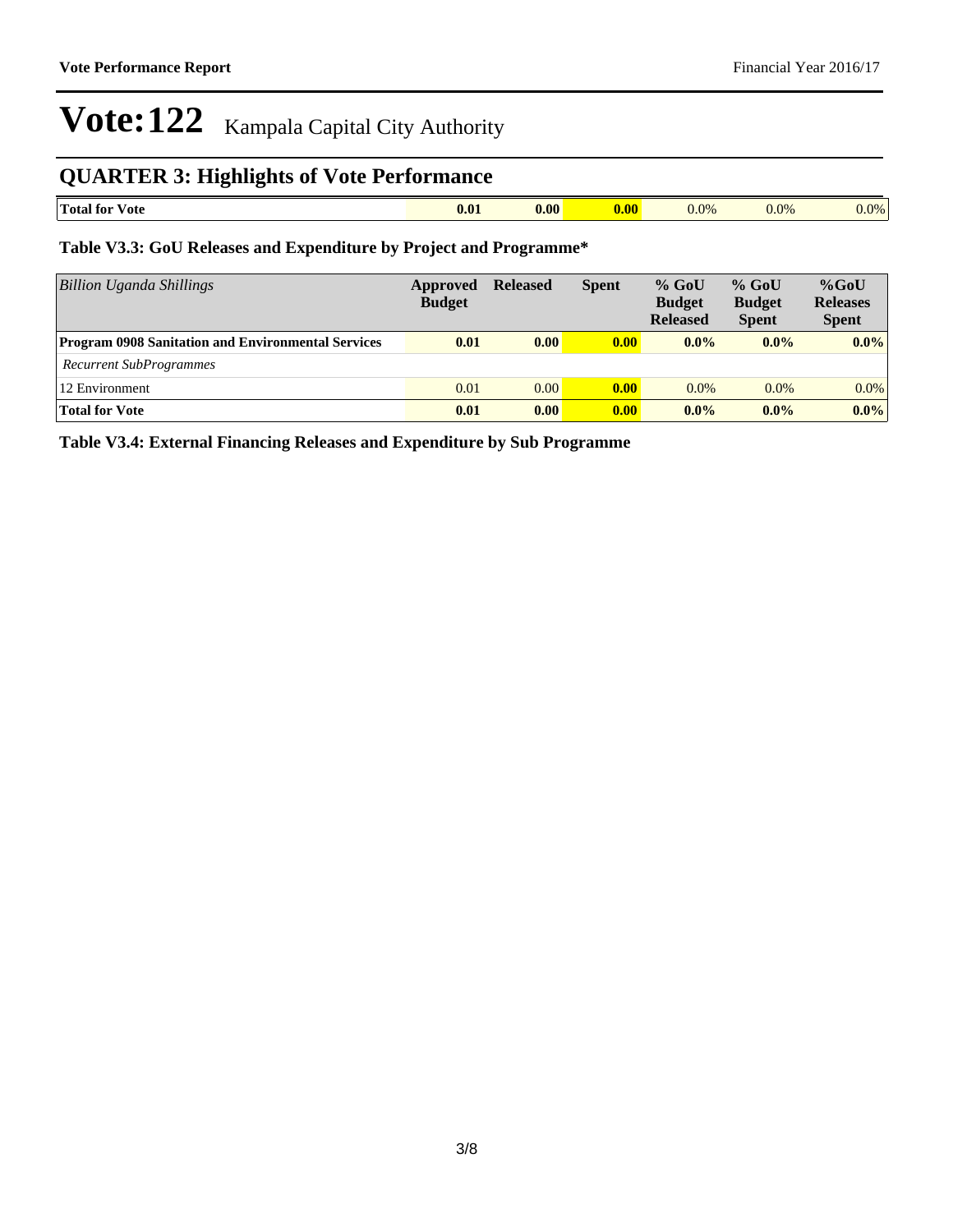### **QUARTER 3: Cumulative Outputs and Expenditure by End of Quarter**

| <b>Annual Planned Outputs</b> | <b>Cumulative Outputs Achieved by</b> | <b>Cumulative Expenditures made by</b> | UShs            |
|-------------------------------|---------------------------------------|----------------------------------------|-----------------|
|                               | <b>End of Ouarter</b>                 | the End of the Quarter to              | <i>Thousand</i> |
|                               |                                       | <b>Deliver Cumulative Outputs</b>      |                 |

#### **Program: 08 Sanitation and Environmental Services**

*Recurrent Programmes*

**Subprogram: 12 Environment**

*Outputs Provided*

#### **Output: 01 Policies, Laws and strategy development**

| 380,000 tonnes of Solid waste Collected | • A total of 342,606 tons of solid waste                                        | <b>Item</b>                                      | <b>Spent</b> |
|-----------------------------------------|---------------------------------------------------------------------------------|--------------------------------------------------|--------------|
| and disposed off.                       | was collected, transported and disposed at<br>the Landfill.                     | 211102 Contract Staff Salaries (Incl. Casuals,   | 4,907,146    |
| Kitezi land fill well managed           | • A total of 6,423 premises of domestic                                         | Temporary)                                       |              |
|                                         | and public health importance were                                               | 221002 Workshops and Seminars                    | 8,536        |
| Public sanitation promoted in the city  | inspected leading to the mobilization of                                        | 224004 Cleaning and Sanitation                   | 307,679      |
| Environment monitoring carried out in   | UGX 162 Million as revenue by the end<br>of the third quarter.                  | 224005 Uniforms, Beddings and Protective<br>Gear | 175,168      |
| the city                                | • Construction of community toilets in<br>partnership with Uganda Breweries Ltd | 227004 Fuel, Lubricants and Oils                 | 1,383,614    |
|                                         | under the "Water of Life" Project in                                            | 228001 Maintenance - Civil                       | 13,966       |
|                                         | partnership with KCCA is funding the<br>construction of two waterborne          | 228004 Maintenance – Other                       | 960,768      |
|                                         | community toilets at Port bell Luzira and                                       |                                                  |              |
|                                         | Kirombe settlement                                                              |                                                  |              |
|                                         | • Constructed 29 Schools toilets nearly                                         |                                                  |              |
|                                         | 90% completion                                                                  |                                                  |              |
|                                         | • KCCA has continued to offer free toilet                                       |                                                  |              |
|                                         | services at 17 points. An average of 3200                                       |                                                  |              |
|                                         | users per day per block and 1,382,400<br>people have been received at these     |                                                  |              |
|                                         | facilities.                                                                     |                                                  |              |
|                                         | • Desilting $-5,246$ m3, Gabion works $-$                                       |                                                  |              |
|                                         | 120.5m3 around Meat Parkers, Slashing                                           |                                                  |              |
|                                         | of grass within the channel-36994.88m3                                          |                                                  |              |
|                                         | • Planted 10 palm trees around Aga Khan                                         |                                                  |              |
|                                         | and Container Village                                                           |                                                  |              |
|                                         | • Mortar Filling-796.41m2 at Owino,                                             |                                                  |              |
|                                         | Kisekka, New Taxi park and Container                                            |                                                  |              |
|                                         | Village                                                                         |                                                  |              |
|                                         | • KCCA has continued offering the                                               |                                                  |              |
|                                         | service of empting and transportation of                                        |                                                  |              |
|                                         | feacal sludge.                                                                  |                                                  |              |
|                                         | • Under Environmental Impact                                                    |                                                  |              |
|                                         | Assessments/ Project Brief                                                      |                                                  |              |
|                                         | Review/ESMP's, a total of 37 Projects                                           |                                                  |              |
|                                         | were reviewed, 27 recommended, 7                                                |                                                  |              |
|                                         | deferred and 3 were not recommended in                                          |                                                  |              |
|                                         | the quarter.                                                                    |                                                  |              |
|                                         | • A total of eighteen (18) industries were                                      |                                                  |              |
|                                         | inspected and trained in Cleaner                                                |                                                  |              |
|                                         | production and 02 industrial engagement                                         |                                                  |              |
|                                         | were carried out.                                                               |                                                  |              |
|                                         |                                                                                 |                                                  |              |

#### *Reasons for Variation in performance*

Private garbage collectors have enhanced the amount of waste collected and disposed to the land fill.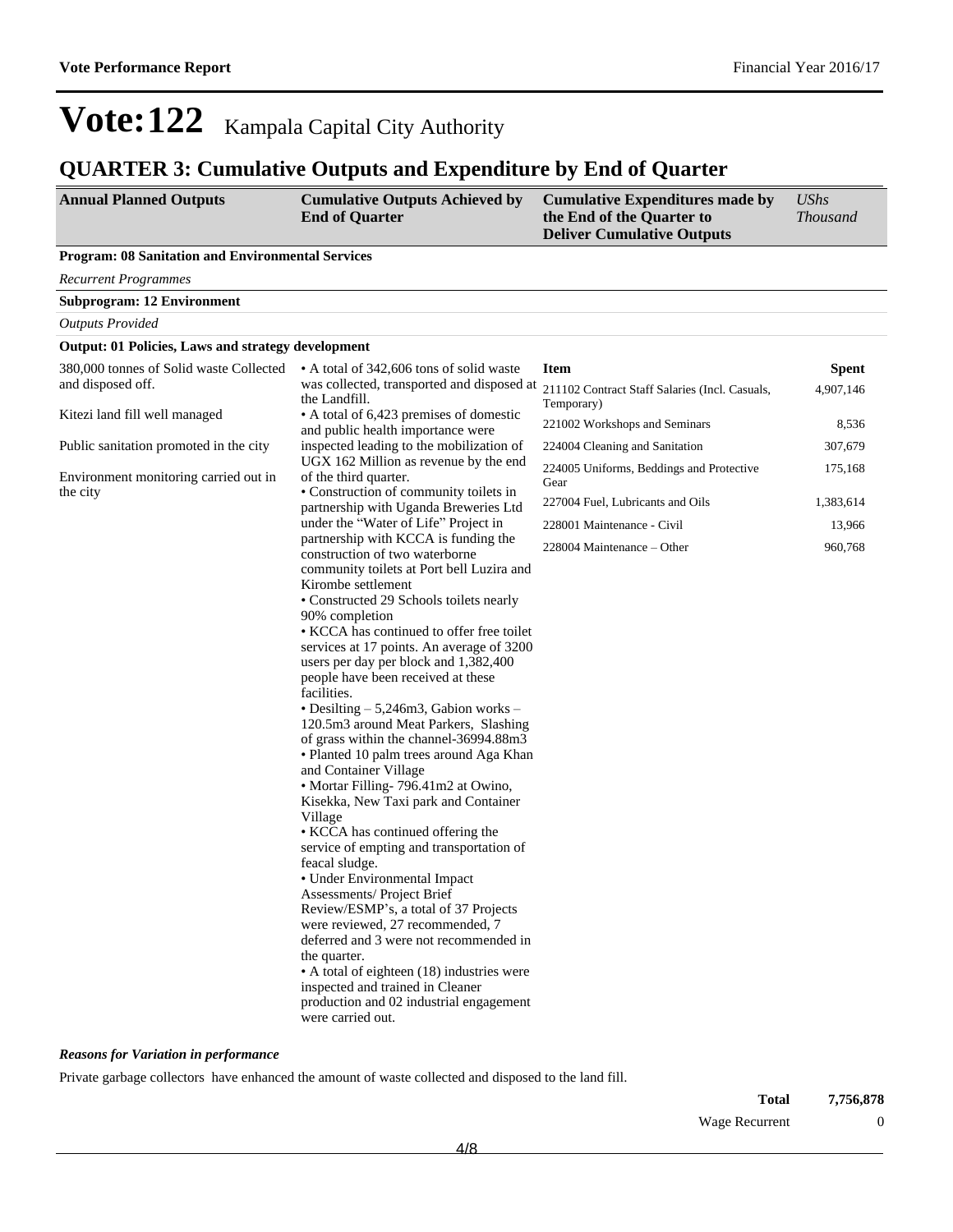## **QUARTER 3: Cumulative Outputs and Expenditure by End of Quarter**

| <b>Annual Planned Outputs</b> | <b>Cumulative Outputs Achieved by</b><br><b>End of Quarter</b> | <b>Cumulative Expenditures made by</b><br>the End of the Quarter to<br><b>Deliver Cumulative Outputs</b> | UShs<br><b>Thousand</b> |
|-------------------------------|----------------------------------------------------------------|----------------------------------------------------------------------------------------------------------|-------------------------|
|                               |                                                                | Non Wage Recurrent                                                                                       | $\overline{0}$          |
|                               |                                                                | AIA                                                                                                      | 7,756,878               |
|                               |                                                                | <b>Total For SubProgramme</b>                                                                            | 7,756,878               |
|                               |                                                                | Wage Recurrent                                                                                           | $\overline{0}$          |
|                               |                                                                | Non Wage Recurrent                                                                                       | $\overline{0}$          |
|                               |                                                                | AIA                                                                                                      | 7,756,878               |
|                               |                                                                | <b>GRAND TOTAL</b>                                                                                       | 7,756,878               |
|                               |                                                                | Wage Recurrent                                                                                           | $\overline{0}$          |
|                               |                                                                | Non Wage Recurrent                                                                                       | $\boldsymbol{0}$        |
|                               |                                                                | GoU Development                                                                                          | $\boldsymbol{0}$        |
|                               |                                                                | <b>External Financing</b>                                                                                | $\overline{0}$          |
|                               |                                                                | AIA                                                                                                      | 7,756,878               |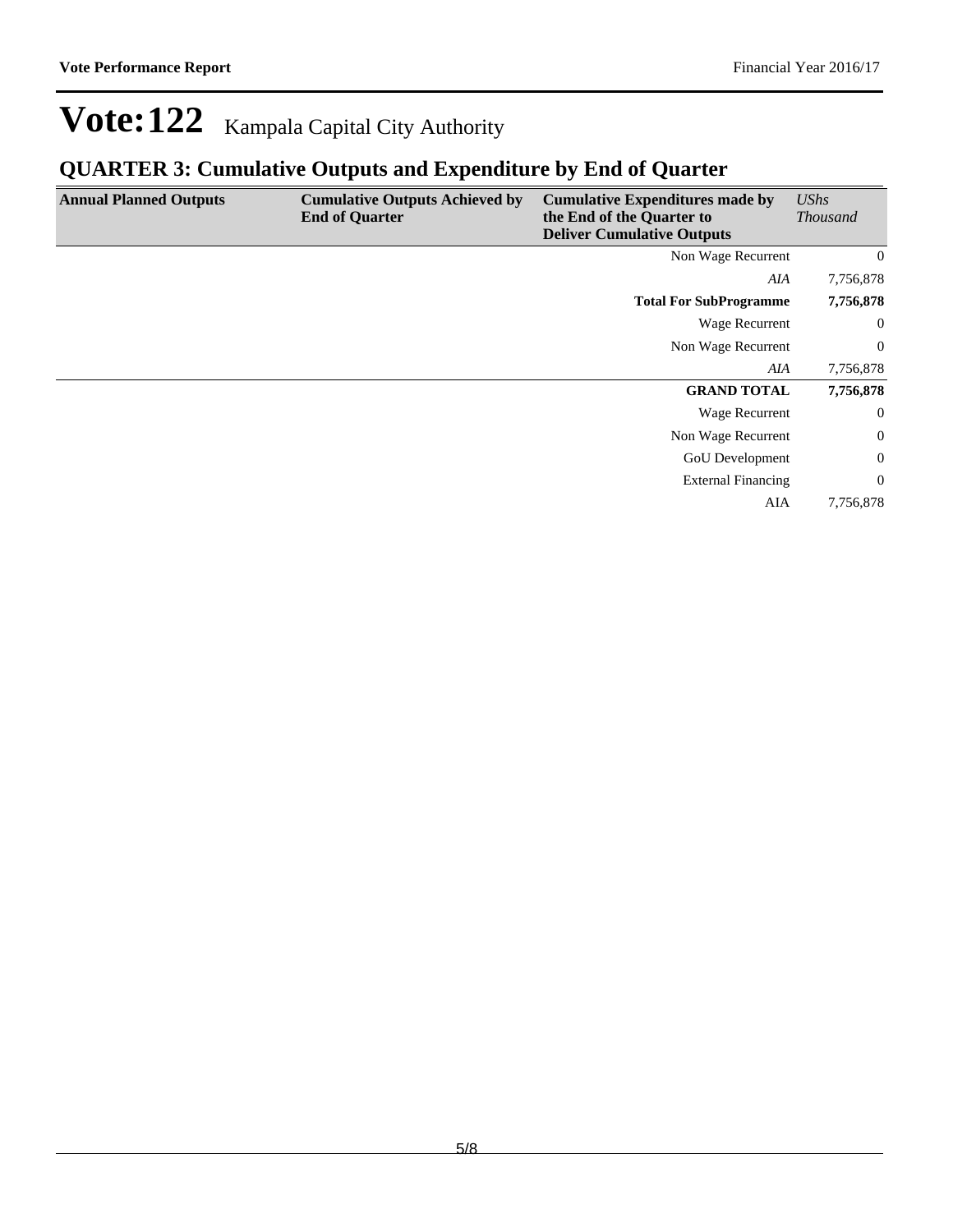# **QUARTER 3: Outputs and Expenditure in Quarter**

| <b>Outputs Planned in Quarter</b>                               | <b>Actual Outputs Achieved in</b><br><b>Ouarter</b>                                                                                                                                                                                                                                                                                                                                                                                                                                                                                                                                                                                                                                                                                                                                                                                                                                                                                                                                                                                                                  | <b>Expenditures incurred in the</b><br><b>Quarter to deliver outputs</b> | <b>UShs</b><br><b>Thousand</b> |
|-----------------------------------------------------------------|----------------------------------------------------------------------------------------------------------------------------------------------------------------------------------------------------------------------------------------------------------------------------------------------------------------------------------------------------------------------------------------------------------------------------------------------------------------------------------------------------------------------------------------------------------------------------------------------------------------------------------------------------------------------------------------------------------------------------------------------------------------------------------------------------------------------------------------------------------------------------------------------------------------------------------------------------------------------------------------------------------------------------------------------------------------------|--------------------------------------------------------------------------|--------------------------------|
| <b>Program: 08 Sanitation and Environmental Services</b>        |                                                                                                                                                                                                                                                                                                                                                                                                                                                                                                                                                                                                                                                                                                                                                                                                                                                                                                                                                                                                                                                                      |                                                                          |                                |
| <b>Recurrent Programmes</b>                                     |                                                                                                                                                                                                                                                                                                                                                                                                                                                                                                                                                                                                                                                                                                                                                                                                                                                                                                                                                                                                                                                                      |                                                                          |                                |
| <b>Subprogram: 12 Environment</b>                               |                                                                                                                                                                                                                                                                                                                                                                                                                                                                                                                                                                                                                                                                                                                                                                                                                                                                                                                                                                                                                                                                      |                                                                          |                                |
| <b>Outputs Provided</b>                                         |                                                                                                                                                                                                                                                                                                                                                                                                                                                                                                                                                                                                                                                                                                                                                                                                                                                                                                                                                                                                                                                                      |                                                                          |                                |
| <b>Output: 01 Policies, Laws and strategy development</b>       |                                                                                                                                                                                                                                                                                                                                                                                                                                                                                                                                                                                                                                                                                                                                                                                                                                                                                                                                                                                                                                                                      |                                                                          |                                |
| Collecting and transporting and disposing                       | • A total of 117,636 tons of solid waste                                                                                                                                                                                                                                                                                                                                                                                                                                                                                                                                                                                                                                                                                                                                                                                                                                                                                                                                                                                                                             | <b>Item</b>                                                              | Spent                          |
| solid waste in the city                                         | was collected, transported and disposed at<br>the Landfill. There was a significant                                                                                                                                                                                                                                                                                                                                                                                                                                                                                                                                                                                                                                                                                                                                                                                                                                                                                                                                                                                  | 211102 Contract Staff Salaries (Incl. Casuals,<br>Temporary)             | 4,907,146                      |
| Maintaining 20 public toilets in the city                       | decrease in waste collected and taken to<br>the landfill by KCCA whereas the waste                                                                                                                                                                                                                                                                                                                                                                                                                                                                                                                                                                                                                                                                                                                                                                                                                                                                                                                                                                                   | 221002 Workshops and Seminars                                            | 8,536                          |
| Conducting wetland compliance and                               | collected by the private garbage collectors                                                                                                                                                                                                                                                                                                                                                                                                                                                                                                                                                                                                                                                                                                                                                                                                                                                                                                                                                                                                                          | 224004 Cleaning and Sanitation                                           | 307,679                        |
| development control inspections                                 | increased.<br>· Two thousand, eight hundred and thirty                                                                                                                                                                                                                                                                                                                                                                                                                                                                                                                                                                                                                                                                                                                                                                                                                                                                                                                                                                                                               | 224005 Uniforms, Beddings and Protective<br>Gear                         | 175,168                        |
| Routine onsite sampling and testing for<br>pollution monitoring | one (2,831) casual workers were engaged<br>in road cleaning, refuse collection,                                                                                                                                                                                                                                                                                                                                                                                                                                                                                                                                                                                                                                                                                                                                                                                                                                                                                                                                                                                      | 227004 Fuel, Lubricants and Oils                                         | 1,383,614                      |
|                                                                 | supervisory and clerical work within the                                                                                                                                                                                                                                                                                                                                                                                                                                                                                                                                                                                                                                                                                                                                                                                                                                                                                                                                                                                                                             | 228001 Maintenance - Civil                                               | 13,966                         |
|                                                                 | city.<br>• A total of 1,864 premises of domestic<br>and public health importance were<br>inspected and 2,685 people were<br>medically examined.<br>• UGX 1,910,000 was generated through<br>the garbage and cesspool services. The<br>garbage collection was mainly from<br>private facilities in the five divisions.<br>• KCCA has continued to offer free toilet<br>services at 17 points namely: Nateete<br>market (02), new taxi Park (02), Nakasero<br>market (03), Constitutional Square (02),<br>Watoto Church (01), Bombo Road (01)<br>Wandegeya Market (02), Entebbe Road<br>(01), Centenary Park (01) and Nakawa<br>Market $(02)$ . An average of 3200 users<br>per day per block and 460,800 people<br>were received at these facilities during the<br>quarter.<br>• Desilting - 5,246m3, Gabion works -<br>120.5m3 around Meat Parkers, Slashing<br>of grass within the channel-36994.88m3<br>• Planted 10 palm trees around Aga Khan<br>and Container Village<br>• Mortar Filling-796.41m2 at Owino,<br>Kisekka, New Taxi park and Container<br>Village | 228004 Maintenance - Other                                               | 960,768                        |

#### *Reasons for Variation in performance*

Private garbage collectors have enhanced the amount of waste collected and disposed to the land fill.

| Total                         | 7,756,878 |
|-------------------------------|-----------|
| Wage Recurrent                | $\theta$  |
| Non Wage Recurrent            | $\theta$  |
| AIA                           | 7,756,878 |
| <b>Total For SubProgramme</b> | 7,756,878 |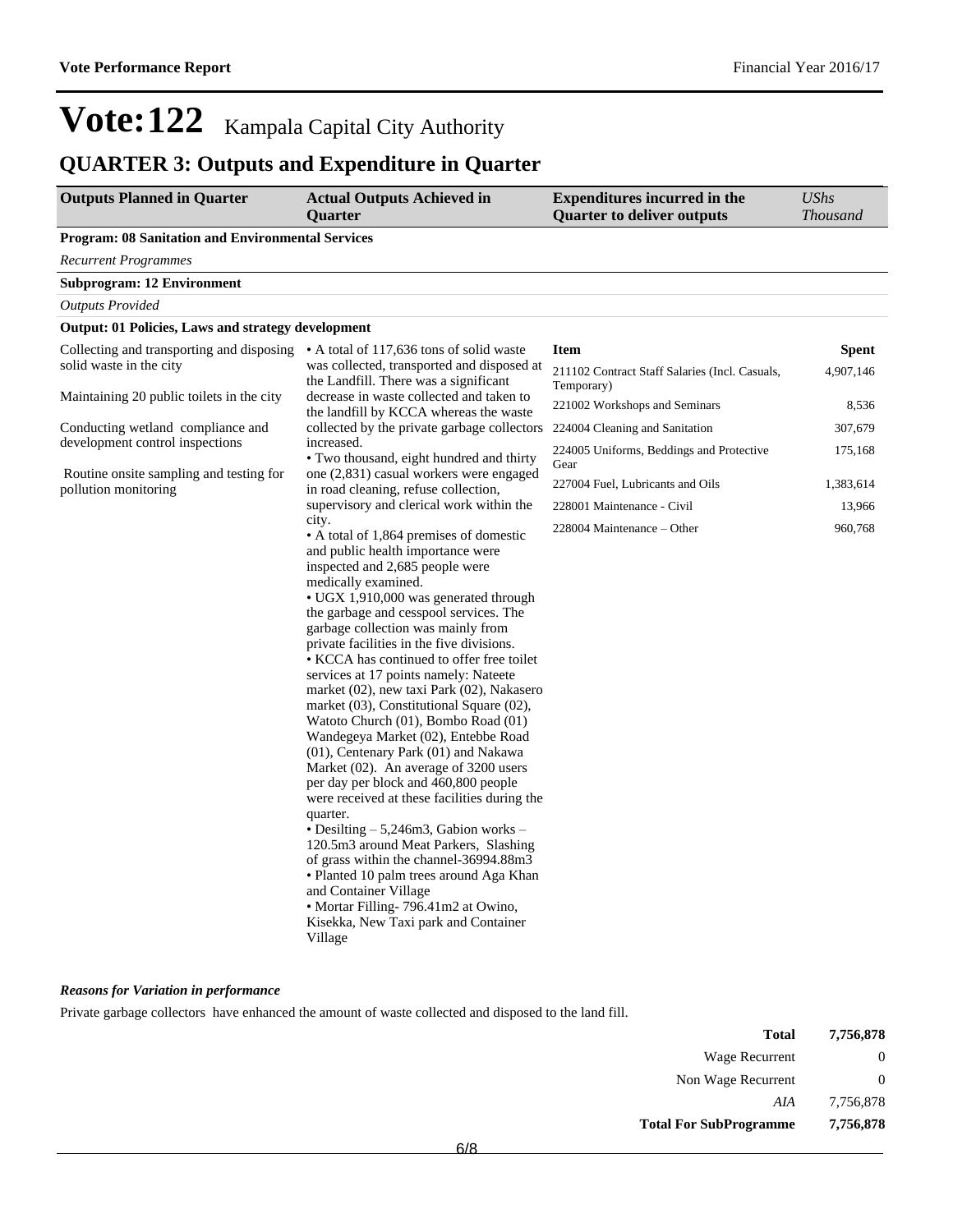# **QUARTER 3: Outputs and Expenditure in Quarter**

| <b>Outputs Planned in Quarter</b> | <b>Actual Outputs Achieved in</b> | <b>Expenditures incurred in the</b> | UShs            |
|-----------------------------------|-----------------------------------|-------------------------------------|-----------------|
|                                   | Quarter                           | <b>Quarter to deliver outputs</b>   | <b>Thousand</b> |
|                                   |                                   | Wage Recurrent                      | $\overline{0}$  |
|                                   |                                   | Non Wage Recurrent                  | $\overline{0}$  |
|                                   |                                   | AIA                                 | 7,756,878       |
|                                   |                                   | <b>GRAND TOTAL</b>                  | 7,756,878       |
|                                   |                                   | Wage Recurrent                      | $\overline{0}$  |
|                                   |                                   | Non Wage Recurrent                  | $\overline{0}$  |
|                                   |                                   | GoU Development                     | $\overline{0}$  |
|                                   |                                   | <b>External Financing</b>           | $\overline{0}$  |
|                                   |                                   | AIA                                 | 7,756,878       |